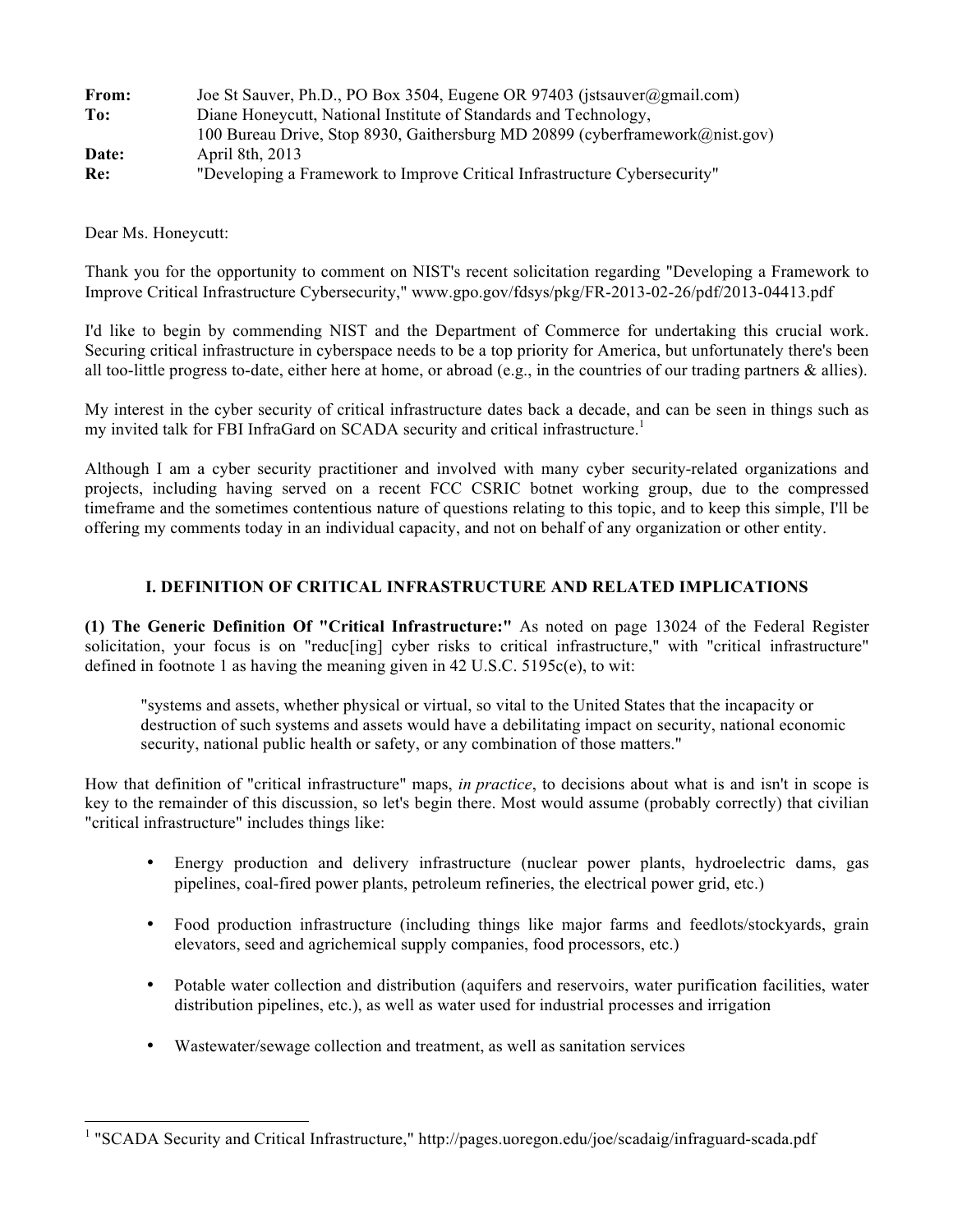- • Emergency services (police/sheriff, fire, ambulance service, and other first responders), as well as prisons and other correctional facilities, as well as custodial facilities for the criminally mentally ill
- • Medical infrastructure (hospitals and medical centers, pharmaceutical production and distribution, blood banks, etc.)
- • Transportation and logistics (airports, passenger and cargo airlines, railroads, the highway system and long haul trucking, strategically important bridges and tunnels, container ports and cargo ships, postal service and private package delivery companies, etc.)
- • Manufacturing facilities (including both legacy traditional manufacturing facilities, such as chemical plants, as well as cutting edge electronic facilities and defense industrial plants, etc.)
- • Commercial/retail distribution infrastructure (warehousing and distributors, POL tank farms, etc.)
- • Financial infrastructure (commercial and investment banking, the stock exchanges, the payment card industry, clearing and settlement facilities, major retail banks, etc.)
- • Communications infrastructure (physical network infrastructure, phone switches, cellular infrastructure, carrier hotels, major colocation facilities, transoceanic cable landing sites, etc.)

 That said, I am also of the belief that there is at least one DHS-identified critical infrastructure sector that frankly does *not* actually warrant that designation, at least when it comes to the 42 U.S.C. 5195c(e) definition: "National Monuments and Icons," while historically/symbolically important, are not critical to our national survival.

I was pleased to see that Section 9 of the recent Whitehouse EO on "Improving Critical Infrastructure Security,"<sup>2</sup> explicitly excludes "*commercial* information technology products or *consumer* information technology services" [emphasis added] from being considered to be "critical infrastructure," at least for the purpose of that EO. **For the avoidance of doubt, I'd like to see similar exclusions carried forward in any critical infrastructure cyber security framework defined by NIST.** 

 The actual language used should also be clarified/expanded. For example, "*commercial* information technology products" are excluded from the Executive Order's definition of "critical infrastructure," but does that also include major *free/open source* information technology products, too? If not, something like the freely downloadable and widely used open source name server package BIND<sup>3</sup> could potentially end up being considered part of what's  "critical infrastructure." **Is free/open source software excluded from consideration as critical infrastructure, or not? I believe it** *should* **be excluded from discussions moving forward.** 

 Similarly, I'd note that the EO explicitly excludes *consumer* information technology services, but are *enterprise*  information technology services still potentially in scope for consideration as "critical infrastructure"? If so, virtually every company in America might be faced with the daunting prospect of potentially operating "critical infrastructure" simply as a result of running a normal corporate email systems or other routine business systems. Or as another example, would *university* mail servers and networks also potentially remain in-scope as potential "critical infrastructure?" They're not "*consumer* information technology services" after all, are they? **Therefore, I'd also urge NIST to also consider clarifying whether "enterprise IT services" and "university IT services" remain potentially in scope as cyber critical infrastructure, or not. (I believe that they should be**   *out of scope***.)** 

 $\overline{2}$ http://www.whitehouse.gov/the-press-office/2013/02/12/executive-order-improving-critical-infrastructurecybersecurity

https://www.isc.org/software/bind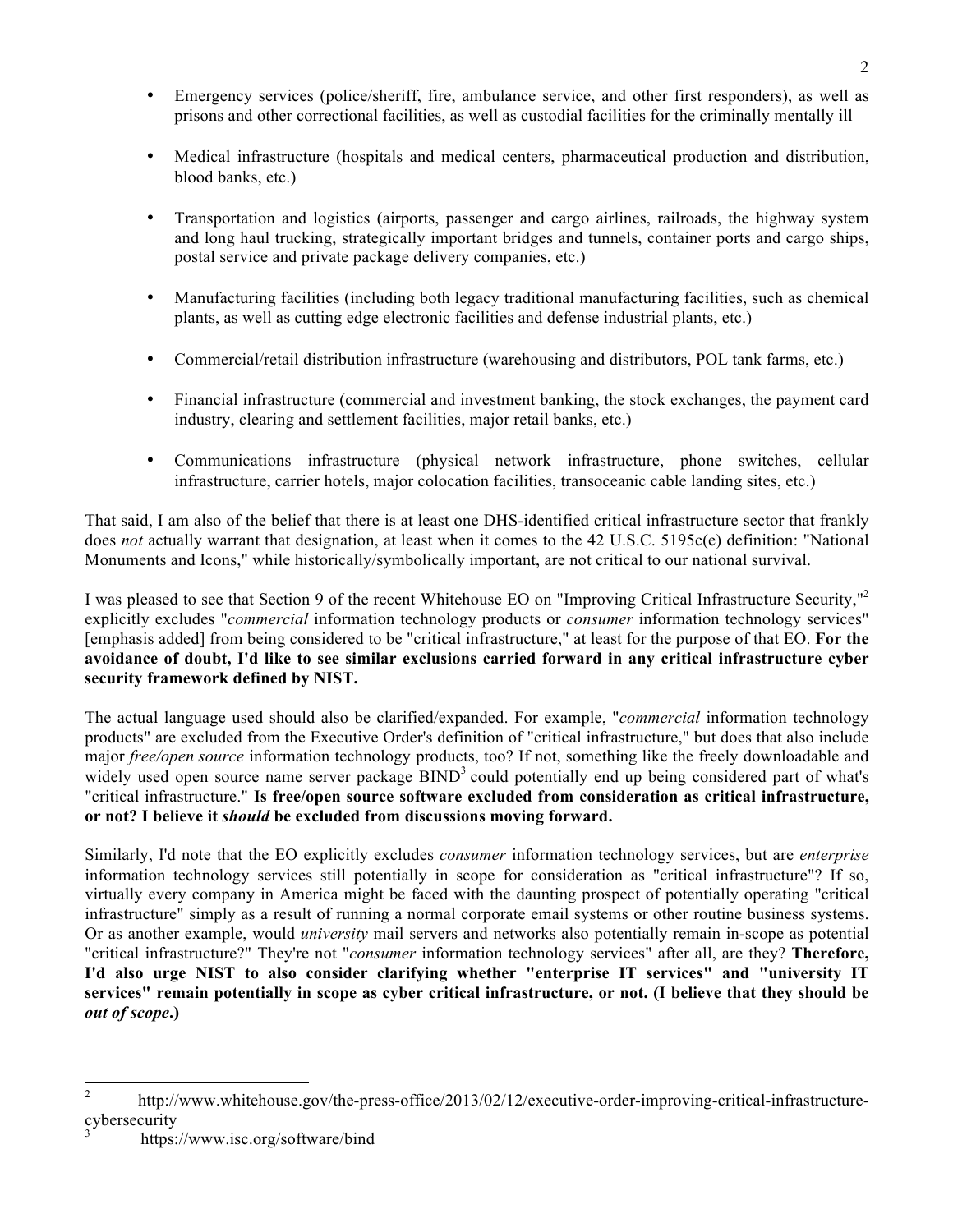Ambiguity when it comes to what is and isn't in scope is a source of great anxiety for those who may potentially end up being responsible for operating and protecting "critical infrastructure." Ultimately, if companies cannot clearly tell what is genuinely "critical infrastructure" and what is not, we run the risk of losing focus and ignoring that which is truly critical while we attempt to deal with what may frankly be inconsequential (or peripherally  important) things. **What is and isn't critical infrastructure MUST be operationally better-defined.** 

 **(2) Identify and Prioritize The Most Urgent Critical Infrastructure Areas:** Noting the large number of areas that are likely genuinely critical infrastructure, as enumerated on pages one and two of this response, it is clear that critical infrastructure needs to be prioritized so that the most urgent critical infrastructure with the greatest vulnerabilities/the greatest need (or the greatest potential negative impact) can be addressed first. **Please be explicit in identifying and PRIORITIZING the most urgent critical infrastructure areas with cyber security vulnerabilities.** "Everything" can't be critical infrastructure and everything can't be a "top" priority. If virtually everything is listed as "special," in effect that "special" category becomes the new "average" or "normal" category, and a pointless designation.

 "Over inclusivity" when it comes to "critical infrastructure"/potential terrorist targets is not a new problem. See for example the July 2006 article in the *New York Times*, "Come One, Come All, Join the Terror Target List,"4 reporting on a DHS Inspector General's report that found that sites nominated for inclusion in a federal antiterrorism database reportedly included things like "Old MacDonald's Petting Zoo, the Amish Country Popcorn factory, the Mule Day Parade, the Sweetwater Flea Market and an unspecified 'Beach at End of a Street'," apparently in an effort to maximize local eligibility for future federal counter-terrorism funding.

 A sharp eye needs to be kept on what gets designated as being "critical cyber infrastructure assets" -- and why. In  particular, **I would urge you to adopt a target value for what fraction of all cyber infrastructure should be designated as "critical infrastructure," limiting that to no more than 5% of any class of cyber assets.** 

 **(3) At Least In Telecommunications, Criticality Will Often Be A Function Of How Things Are Designed and Built, and How Customers Use Those Resources; Going for "Uber Availability" Will Come At A Cost:**  I am particularly interested in the telecom critical infrastructure sector, so in addition to my comments on critical infrastructure in general, in the preceding part, let me also specifically comment on telecom critical infrastructure cyber security.

 In an ideal telecommunications network, nothing in that hypothetically perfect telecommunications network, *considered in isolation*, should actually qualify as "critical infrastructure." When properly designed and carefully built, you should be able to lose any individual server or any arbitrary network link or node, and have that outage be virtually unnoticeable due to engineered-in redundancy and resilience. Thus, at least for random (rather than intentional) outages, traffic should automatically and seamlessly route around down or damaged facility. That ability to route around damage, so that a network can continue virtually seamless operation, relies on redundancy and sufficient spare capacity to temporarily accommodate rerouted loads.

 In the real world, however, if networks or systems are allowed to be built with single points of failure, or operators run with too little spare capacity, systems and networks may become brittle, and practical resilience may be lacking. Thus, in the real world, or in the face of intentional attacks, failures may still arise. The frequency with which incidents occur, and the time it takes to recover from them, is ultimately a statistical risk management question: just how rare an incident do you want to be able to ride out?<sup>5</sup>

 If you go far enough "out in the tail" of the distribution of incidents, there is no question that you can always find some extreme scenario that will cause even the most robustly architected system to fail for some period of time. For example, it is not unheard of for both primary connectivity, and diverse redundant fallback paths, to be

http://www.nytimes.com/2006/07/12/washington/12assets.html? $r=0$ 

<sup>5</sup>  would you rather be more conservative (and potentially pay more) to build in a more desirable area that is less at risk of flooding, perhaps in the 50 year or 100 year flood plain, instead? 5 This is much like doing flood planning. For example, are you willing to build in the 10 year flood plain? Or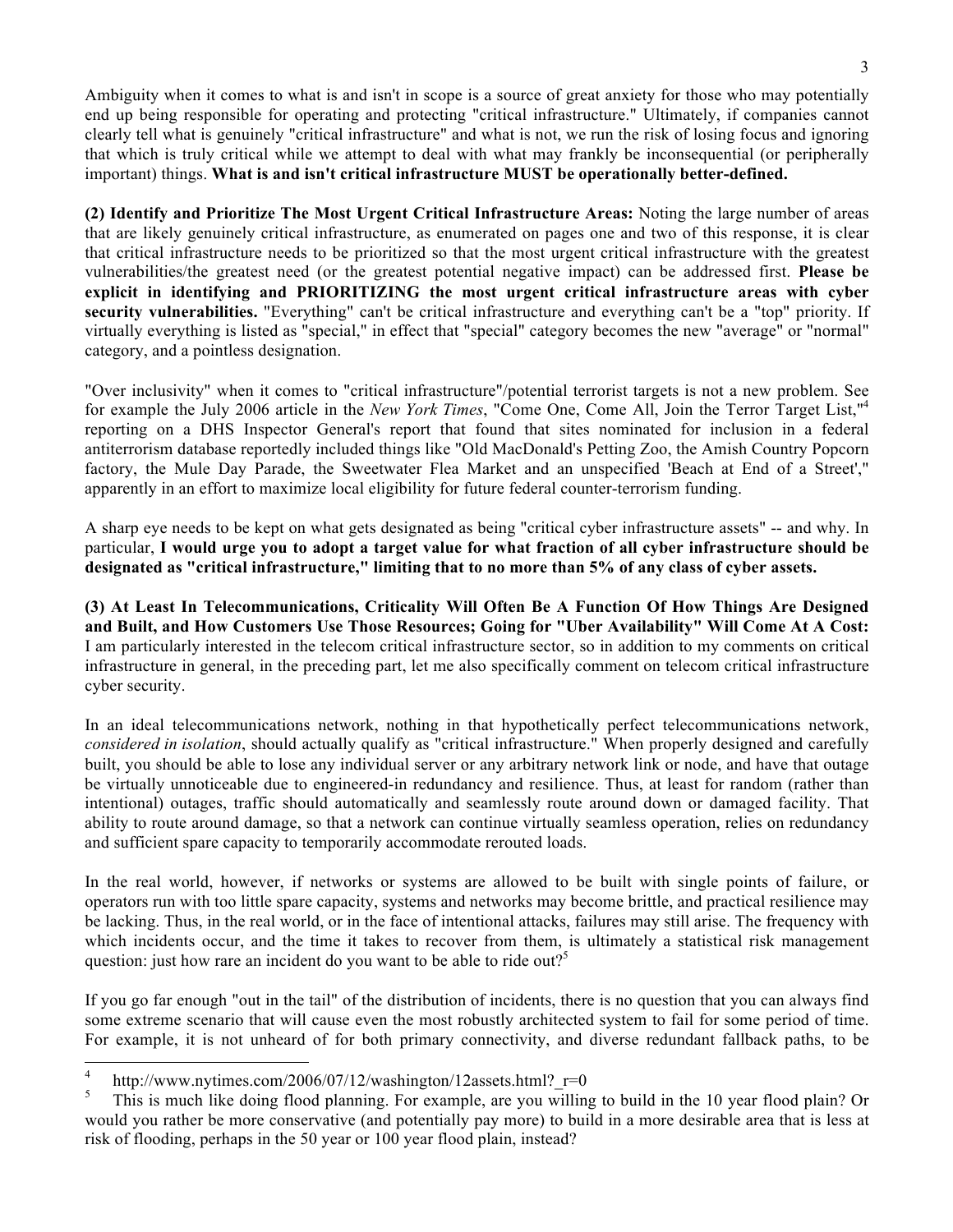intentionally sabotaged by knowledgeable insiders during an acrimonious labor dispute, thereby causing an outage that would normally not occur.<sup>6</sup>

 In the telecommunications industry, great attention is paid to weighing the likelihood and consequences associated with various potential failures so that commercially prudent measures can be employed to mitigate those risks when it is financially rational to do so,<sup>7</sup> and SLAs (Service Level Agreements) make sure that there are financial consequences if contractual obligations aren't fully met.

 That said, we recognize that in some cases, while telecommunications infrastructure may be "critical" for some users, it may be distinctly "non-critical" for others. Telecom customers normally deal with this through what they purchase. For example, if Internet access is genuinely critical to a customer's business, a company may multihome (connect to the Internet through multiple upstream ISPs), and purchase multiple physically separate local loops (physical circuits from their location to their ISPs' points of presence), rather than relying on a single ISP and a single local loop for all their connectivity.

 Getting that **improved reliability always comes at a cost.** As the saying goes, "You can get as many 9's [e.g., as much reliability] as you're willing to buy." In the example we mentioned in the preceding paragraph, imposing the complexity and cost associated with multihoming (and the use redundant local loops) on ALL customers wouldn't make sense from a telecommunication customer's point of view, at least if you're the sort of customer who can leverage the Internet when it's available, but can live without it (at least temporarily) when it isn't. In that case, accepting an outage will virtually certainly be less expensive than paying to avoid it.

This can be explicitly seen in things like GSA Networx pricing for Internet service for federal agencies.<sup>8</sup> For the purpose of this discussion, let's consider federal pricing for "regular" and "critical service level" 1 Gbps connections to the Internet, via Ethernet, here in the continental US:

 -- CLIN 744084 (Internet Protocol Service Ethernet, 1 Gb/s, continental US, monthly recurring cost), available for as little as \$8,424.32/month from one GSA provider (Level3)

 -- CLIN 744253 (Internet Protocol Service Ethernet, 1 Gb/s, CRITICAL SERVICE LEVEL, continental US, monthly recurring cost), where the cheapest GSA provider option is \$25,032.80/month (from Qwest)

 Dividing \$25,032.80/\$8,424.32 we can see that getting "critical service level" support for the same level of connectivity costs almost exactly three times as much as just basic connectivity. That's a substantial premium.

 I **cannot stress enough that all efforts aimed at improving telecom resilience/survivability come at a cost,**  sometimes, as in this example, at quite a substantial cost. Imposing costs of this sort of magnitude on genuine critical infrastructure that relies on telecom may be appropriate and unavoidable, but the magnitude of these costs nicely underscores why overbroad designation of "critical infrastructure" may be economically toxic to the American business community.

PLEASE try to be very restrained in what you designate as "critical infrastructure", particularly in  **telecommunications, because whatever you designate as "critical" will immediately become substantially more expensive than if it wasn't so-designated.** 

<sup>&</sup>lt;sup>6</sup> See for example, "California Telecom Knocked-Out By Low-Tech Saboteur,"

http://www.redorbit.com/news/technology/1669300/california telecom knockedout by lowtech saboteur/

 because the cost of mitigating a particular risk may far outweigh the expected loss associated with accepting that In saying this, yes, that implicitly means that sometimes the right decision is simply to accept the risk, simply vulnerability. 7

 $8 \text{ http://www.gsa.gov/portal/category/25318})$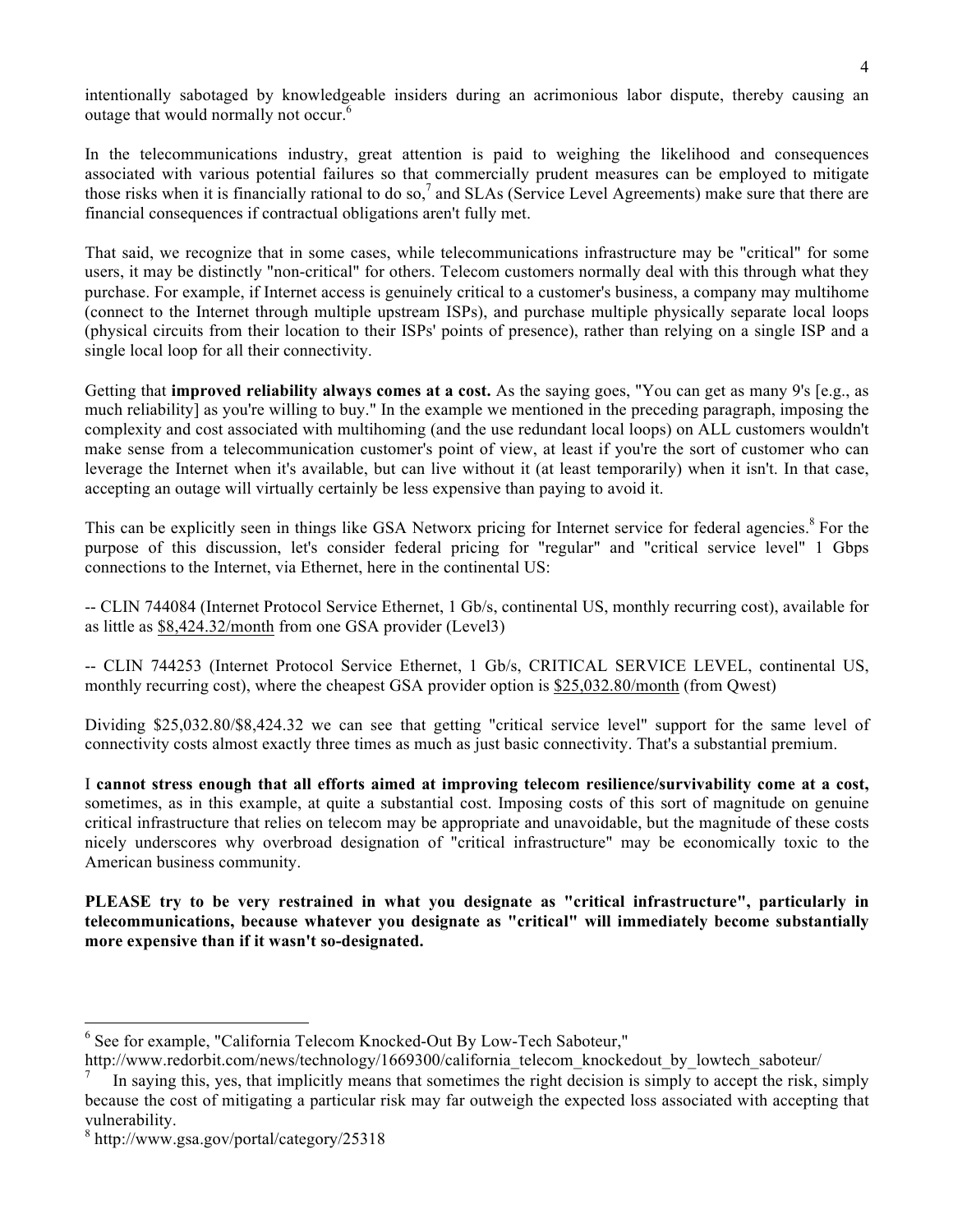## **II. WHAT IS THE "CYBERSECURITY FRAMEWORK FOR CRITICAL INFRASTRUCTURE?" IS IT PRACTICALLY DO-ABLE?**

On page 13025 of the Federal Register, the solicitation notes that,

 Given the diversity of sectors in critical infrastructure, the Framework development process is designed to initially identify *cross-sector* security standards and guidelines that are immediately applicable or likely to be applicable to critical infrastructure, to increase *visibility and adoption* of those standards and guidelines, and to find potential *gaps* (i.e., where standards/guidelines are nonexistent or where existing standards/guidelines are inadequate) that need to be addressed through collaboration with industry and industry-led standards bodies.

The solicitation then elaborates that the Framework will:

[...] incorporate voluntary consensus standards and industry best practices to the fullest extent possible and will be consistent with voluntary international consensus-based standards when such international standards will advance the objectives of the Executive Order. The Framework would be designed to be compatible with existing regulatory authorities and regulations. The Cybersecurity Framework will provide a prioritized, flexible, repeatable, performance-based, and cost-effective approach, including information security measures and controls to help owners and operators of critical infrastructure and other interested entities to identify, assess, and manage cybersecurity-related risk while protecting business confidentiality, individual privacy and civil liberties. To enable technical innovation and account for organizational differences, the Cybersecurity Framework will not prescribe particular technological solutions or specifications. It will include guidance for measuring the performance of an entity in implementing the Cybersecurity Framework and will include methodologies to identify and mitigate impacts of the Framework and associated information security measures and controls on business confidentiality and to protect individual privacy and civil liberties.

While that's an admirable vision, it likely isn't one that's likely to be able to be accomplished.

#### **(1) Cross Sector Security Standards/Guidelines**

 In thinking about a potential "Grand Unified Theory" for critical infrastructure cyber security, which is basically what it sounds like you're seeking, I'd note that other disciplines have historically tried to find similar underlying universally applicable frameworks.

 For example, there is a management theory that asserts that a good manager can manage any type of business, whether that business is bottling beer, selling commercial paper in the financial markets, running an opera company or overseeing the construction of government facilities overseas -- the principles of good business are (theoretically) universal and domain-specific expertise really isn't needed, or so the "universal process approach" theory goes.<sup>9</sup> We detect a similar perspective in this call to create a universal, or overarching, cross sector framework for critical infrastructure cybersecurity.

We believe that approach is likely a recipe for failure.

 $\overline{a}$ 

 When it comes to cybersecurity for critical infrastructure, there are important differences between the various critical infrastructure sectors, differences driven by the unique engineering constraints associated with each subject matter domain. **It is utterly essential that domain-specific unique engineering constraints be**  gathered, understood, and respected, since in many cases they were discovered and have evolved as a  **matter of life safety, or in order to avoid serious and expensive real world financial impacts.** 

<sup>&</sup>lt;sup>9</sup> college.cengage.com/business/kreitner/foundations/1e/students/appendices/appendix\_a.html#The%20Univer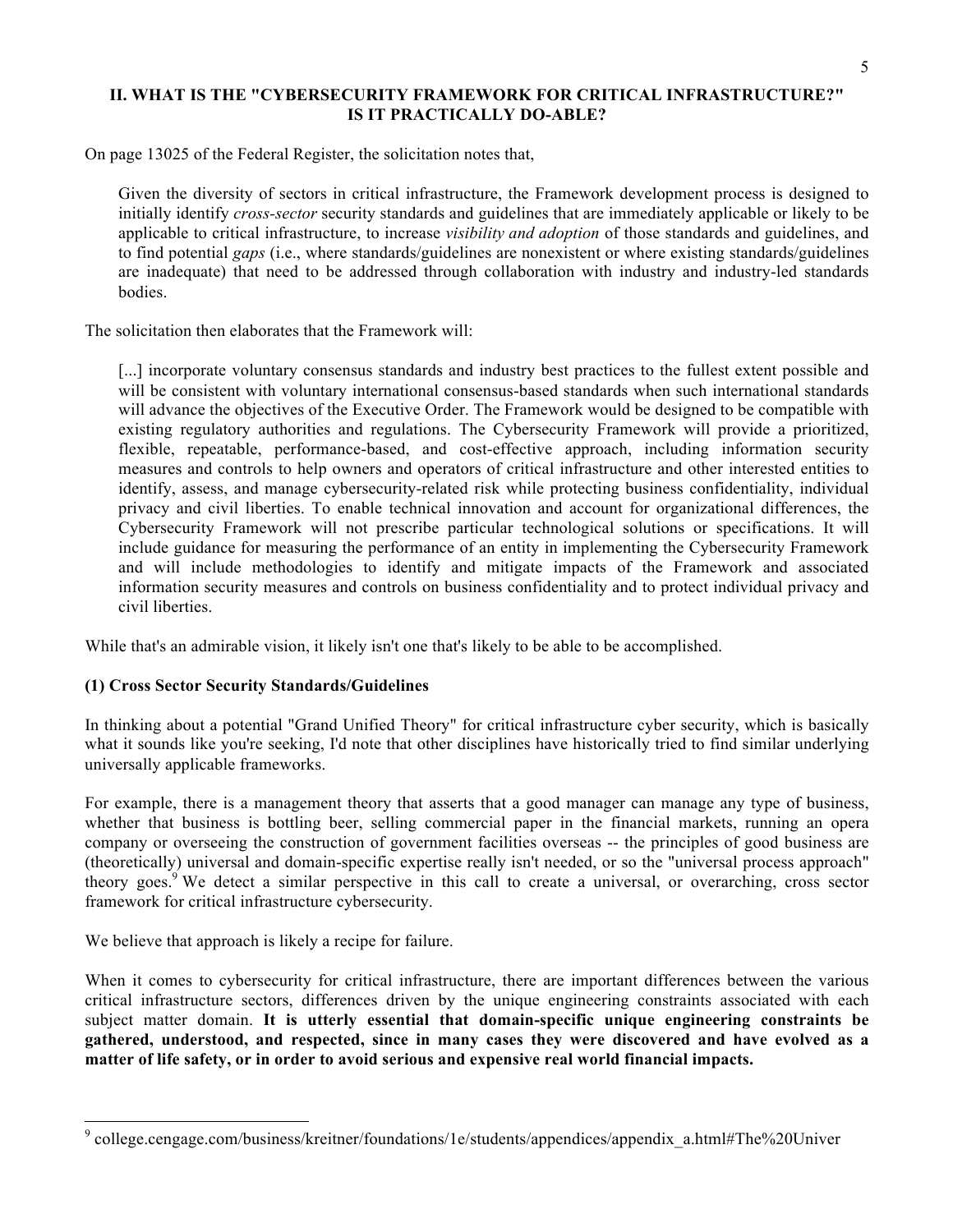Does this mean that there are absolutely now universally applicable cyber security principles for critical infrastructure? No. There are a few general principles that can probably be applied cross sector, but those things are so basic and so simple as to be rather underwhelming as a potential core catechism for this work:

 i) *Uptime is critical.* If we consider the three objectives of the classic cyber security C-I-A trinity, *availability* is the dominant consideration in critical infrastructure cyber security, far more so than *confidentiality* or *integrity*.

 ii) If you want availability, *build in redundancy and extra capacity* throughout to avoid any potential single point of failure and to ensure that you can safely accommodate loads shifting from part of your infrastructure that may be down to backup capacity. Test these mechanisms to ensure that they actually work as designed. Recognize that this enhanced availability service may be costly to deploy.

iii) *Recognize that system lifetimes are unusually long.* If you're building a plant today with a thirty year lifespan, the control systems you install during construction may be the same control systems you're using in 2043. That is dramatically different than the enterprise or consumer world, where you might cycle through ten different laptops or fifteen different smart phones, or more, during that same thirty year period.

 iv) *Never connect your critical infrastructure network to the public Internet, or to your enterprise corporate LAN.*  That said, always assume that your "non-interconnected network" will somehow become accessible to unauthorized parties, perhaps as a result of an unknown and insecure wireless access point that someone informally added to the critical infrastructure network without authorization. Remember that hackers can and will also try simple but effective expedient tricks such as dropping malware-infected USB thumb drives in a facility's parking lot. If remote access must be offered, require use of a VPN and multifactor authentication, strictly limit the IP address ranges that can successfully access that channel, and log all access closely.

 v) Don't discount the importance of *physical security controls*. We *are* talking about *infrastructure*, after all! If an attacker can obtain physical access to your systems or network, that's often all they'll need to be able to successfully attack that infrastructure.

 vi) *Humans play critical roles in critical infrastructure systems*, both as operators and as potential insider threat actors. Train personnel carefully, and ensure you have an effective personnel reliability program in place.

 vii) Design so that if/when you fail, you *fail safe* (e.g., you fail into a default safe/secure condition). For example, in a nuclear plant, the default response to many potentially serious incidents is to do an emergency shut down of the reactor (insert the control rods to make the reactor sub-critical, or "SCRAM" the reactor).

viii) *Logs* can provide vital details about incidents -- if you collect them and someone actually looks at them.

 ix) There are some *low probability/high impact potential threats* that may involve cyber critical infrastructure, such as electromagnetic pulse  $(EMP)$  attacks.<sup>10</sup> Mitigating these threats can be done via relatively modest incremental investments, if management is aware of the vulnerability and makes mitigating these issues a priority. In all too many cases, though, unfortunately "it hasn't happened yet" gets wrongly generalized to be "it *can't*  happen, ever." We cannot let a failure of imagination leave us unprepared for high consequence cyber security events.

 x) Recognize that control system security may be subject to *unique hard constraints* that typically will not be present in the enterprise or consumer environment. For example, a real time operating system, as used by infrastructure, may have strictly scheduling limits and latency bounds that a consumer or enterprise PC doesn't. At the same time, *some control system environments may also be effectively immune to some threats* that continually threaten consumer or enterprise PCs -- for example, when's the last time you heard of malware targeting QNX, a popular control system operating system, eh? It just doesn't happen.

 $10$  "Electromagnetic Pulse," http://pages.uoregon.edu/joe/infragard-2009/infragard-eugene-2009.pdf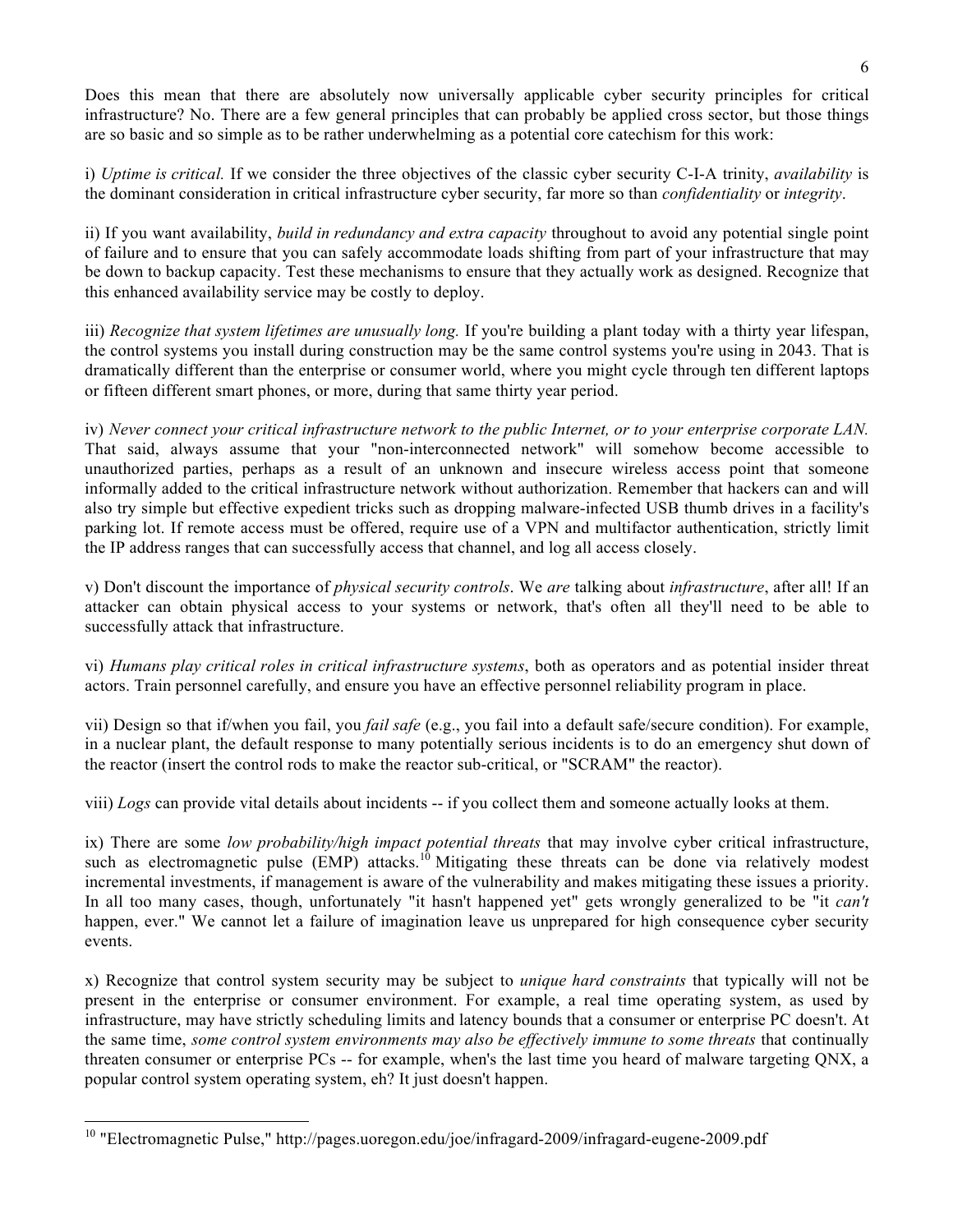**(2) The Business Case Issue:** As you formulate your critical infrastructure cyber security framework, please remember that attending to cyber security isn't just a matter of technology, it's also a matter of economics.

 Remediating vulnerabilities isn't costless for critical infrastructure operators. It costs money to hire cyber security specialists, and to invest in hardware and software tools. In a competitive environment where management is rewarded based on its ability to maximize shareholder value, investing in discretionary security measures may not make much sense if the rest of the industry isn't doing likewise.

 Whatever you propose either must make objective financial sense, or be subsidized at least to the point of being cost neutral, or be a uniformly imposed requirement. Voluntary measures that don't make economic sense will simply be ignored by industry.

 **(3) Practical Operational Security vs. Compliance Activities:** There is an inescapable tension between practical operational security and compliance activities.

 As I mentioned in my February 2nd, 2013, comments on the Kingdom of Saudi Arabia's seventh draft report on "Developing a National Information Security Strategy For the Kingdom of Saudi Arabia,"<sup>11</sup>

 In every country there is a tension between operational security (as practiced by technical cyber security staff, including network engineers, system administrators, and other people that are sometimes summarily referred to in the West as the "geeks" or "techies"), and regulatory compliance (an activity largely the province of attorneys and compliance specialists/report writers, sometimes dismissively referred to as "suits" by Western geeks/techies).

 Obviously, resources (executive sponsorship and oversight, budget, personnel positions, etc.) dedicated to regulatory compliance won't be available for operational security, and vice versa. Thus, it is critical to get the balance between these two competing priorities right. In at least some cases, I've seen evidence that some governments, including the government of the United States, have put too much emphasis on regulatory compliance and too little on actual operational security. Quoting the Congressional testimony of Alan Paller of the SANS Institute,<sup>12</sup>

 *Four terribly damaging processes were institutionalized in the aftermath of FISMA and GISRA (the Government Information Security Reform Act that predated and is essentially the same as FISMA). These wasteful processes slowed down our defenses and threw away billions of dollars that were acutely needed to protect systems. They forced federal chief information officers to defer investments in enterprise security because their security budgets were being consumed buying 3*‐*ring binders full of reports that were out of date when delivered and had no discernible impact on security. To implement GISRA and FISMA, the government created an audit process that regularly results in misleading reports to agency heads and Congress. That flawed process was adopted by the Inspectors General, as well, who also are producing reports that answer the wrong questions. GISRA and FISMA rewarded ineffective behaviors*  and created a cadre of people who call themselves security professionals but who proudly  *admit they cannot implement security settings on systems and network devices or find a programming flaw. Most of these paper-warriors have no depth of understanding of current threats, cannot do an effective risk assessment, nor select the right controls to protect systems*  against the increasingly sophisticated attacks. If the federal government were the only  *organization being impacted by the FISMA* ‐ *flaws, that would be bad enough. But* 

<sup>&</sup>lt;sup>12</sup> "Testimony of Alan Paller, Director of Research, The SANS Institute, Before the Subcommittee on Government Management, Organization, And Procurement of the Committee on Oversight and Government Reform, Hearing on "Federal Information Security: Current Challenges and Future Policy Considerations" March 24, 2010, PDF page 2. http://oversight.house.gov/wp-content/uploads/2012/01/20100324Paller.pdf <sup>11</sup> http://www.mcit.gov.sa/NR/rdonlyres/514E7B51-5710-46D9-9EC5-2D78BC2E1219/0/NISS\_Draft\_7\_EN.pdf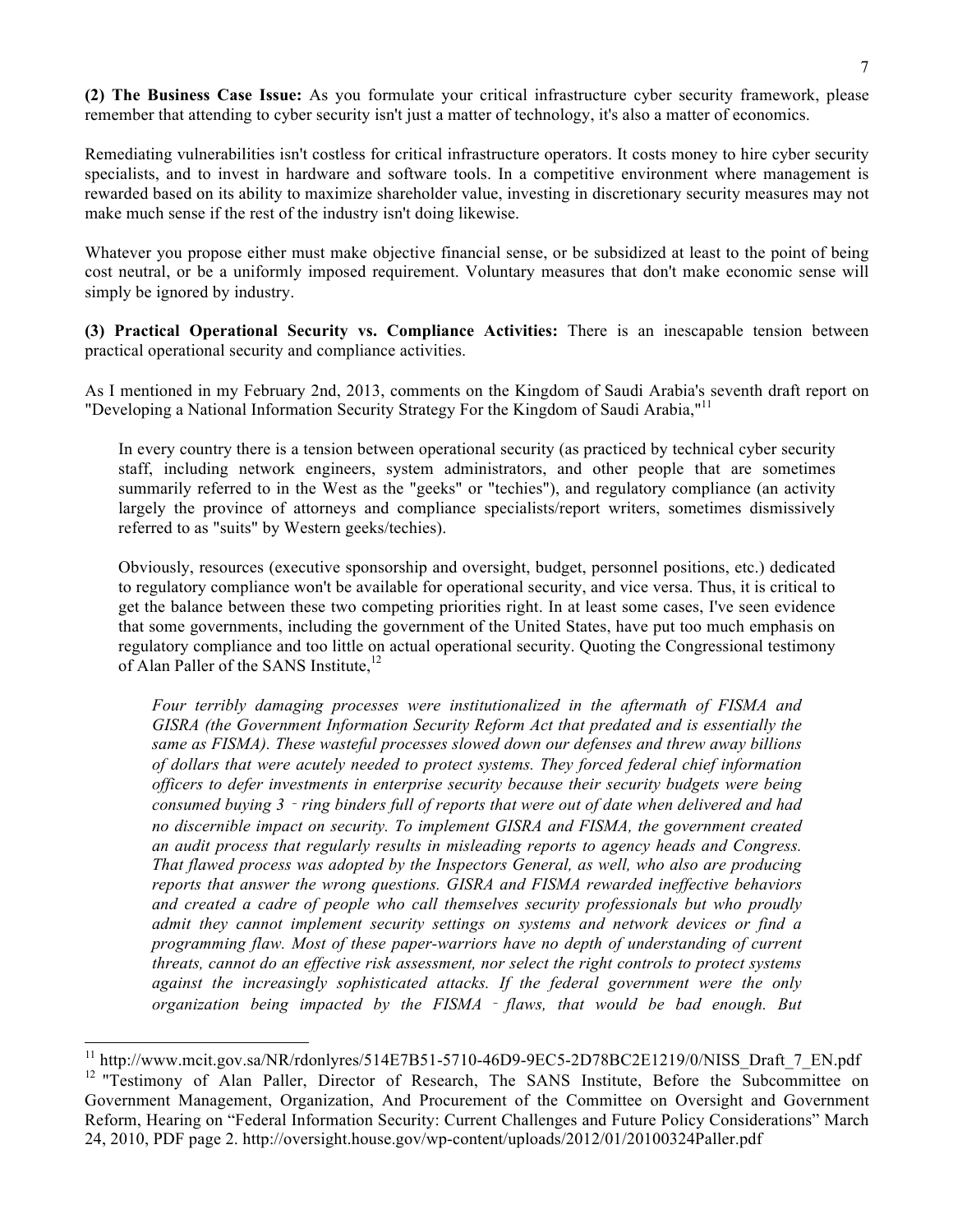*increasingly state governments, radically short of money, are being forced to spend scarce*  funds on reporting rather than security. Even worse, the electric power industry has been  *caught up in the culture of compliance created by FISMA. The head of security at a major southern power company told me last Friday, "I had to hire a writer rather than a security person because writing compliance reports is seen by management as more important than actually securing the systems." FISMA has perturbed the entire security job market. In the*  federal contractor community, writers who know a few words about security and federal  *regulations now make 50-80% more money than the people who actually secure systems and networks and applications. It is as if we paid the compliance staff at a hospital more than we pay surgeons. The best and brightest technical people are being forced into compliance roles because they want to keep their jobs and earn more money.* 

## *[\* \* \*]*

 $\overline{a}$ 

 *Both the guidance for implementing FISMA and the guidance for auditing compliance are focusing on out of date, ineffective defenses. What we need instead is a process that directs agencies to focus their cyber security resources on monitoring their information systems and networks in real time so that they can prevent, detect and/or mitigate damage from attacks as they occur. And oversight must be focused on the effectiveness of the agencies' real-time defenses.* 

 My concern is that the new NIST critical infrastructure cyber security framework (like the Saudi Arabian draft NISS), has the potential to degenerate into yet another regulatory compliance regime, diverting resources and attention from actual operational cyber security issues. **Please, I urge you, devote the majority of your efforts toward actually improving operational cyber security for critical infrastructure, relegating compliance activities to a secondary/supporting role to the extent that resources are available for that supporting priority.** 

 To understand what I mean by "actual operational cyber security activities," consider "Project SHINE," a project undertaken by Bob Radvanovsky and Jake Brodsky of InfraCritical.<sup>13</sup> Their effort used the Shodan search engine to identify about 7,200 U.S. control systems directly connected to the Internet with weak, default or non-existent login credential requirements, systems that any malicious actor could also potentially have identified and abused. Those systems, and similar systems abroad, are now the focus of notification and remediation efforts by the DHS Industrial Control Systems Cyber Emergency Response Team. That project is a perfect example of the sort of critical infrastructure cyber security work that will actually result in a tangible improvement in critical infrastructure operational systems. We need more of this sort of work, and less in the way of compliance report writing.

 **(4) Dead End Trails That Should Not Be Pursued:** At the same time I want to emphasize the importance of empirical work that results in tangible improvements, like the Radvanovsky and Brodsky study mentioned in the previous paragraph, I want to also call out some areas that are, I believe, dead end trails. Please try to avoid wasting your time on these areas:

 -- *Attempting to Import A Traditional Risk Management Approach For Use in Critical Infrastructure Cyber Security:* Traditional risk management, which often serves as the foundation for all subsequent cyber security activity in the enterprise security space, will fall apart in the critical infrastructure space. Why? Risk management relies on a historical database of incidents and experience to empirically estimate the likelihood, and the likely impact, associated with any given security exposure. For example, why do banks not issue two factor authentication (2FA) tokens to U.S. bank customers, customers who are likely to be phished? Answer: banks don't issue 2FA devices to customers because banks know that it is cheaper to just "eat" occasional phishing loses, rather than paying for 2FA tokens and their support, or losing irritated customers frustrated at having to jump

 13 "Thousands of Industrial Control Systems at Risk," *Information Week*, January 11th, 2013, http://www.informationweek.com/government/security/thousands-of-industrial-control-systems/240146091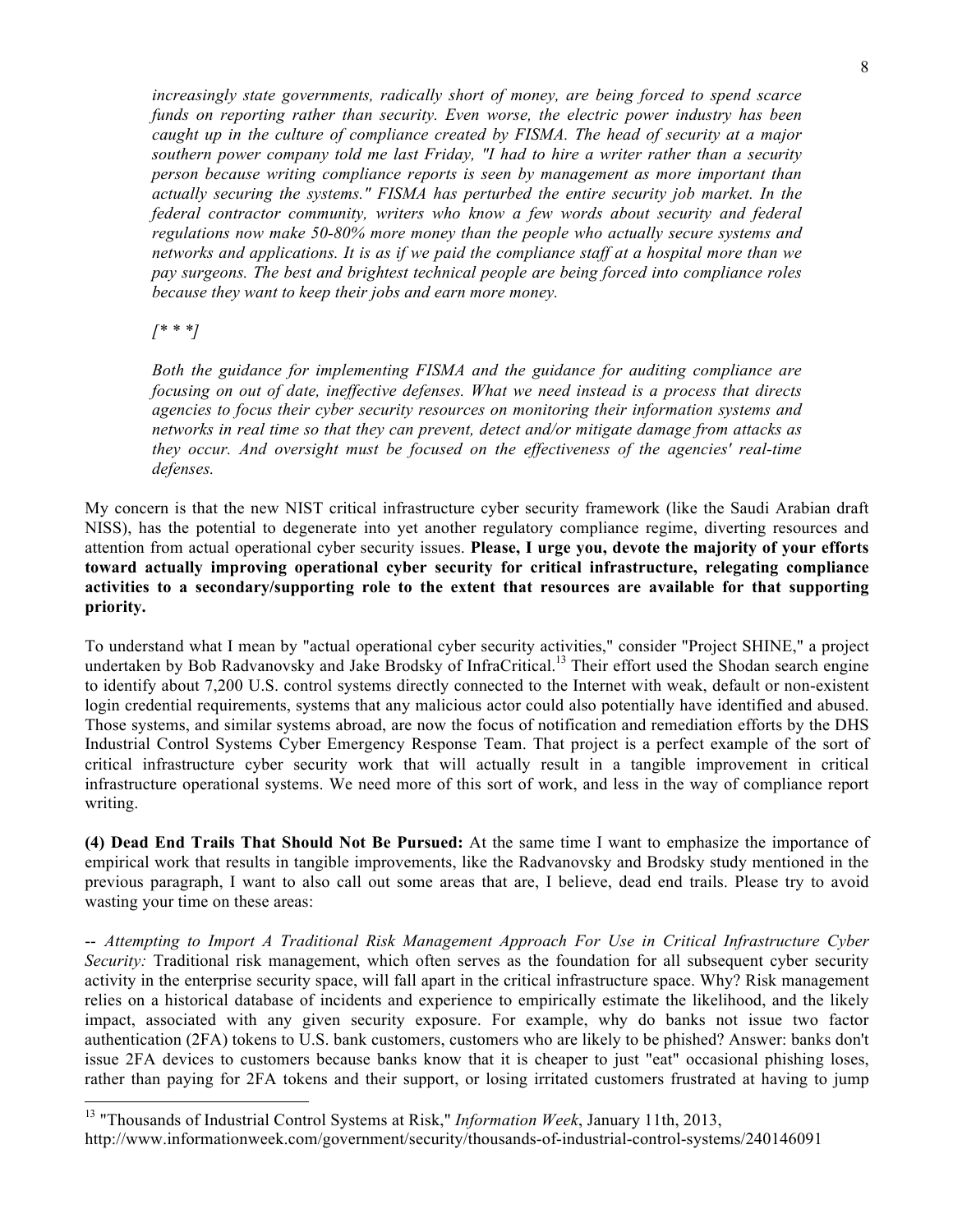through additional security hoops. Banks have the empirical data, collected over time, that allows them to make those judgments in a rational way. Critical infrastructure cyber security does not. The number of critical infrastructure cyber security incidents is still miniscule in comparison to consumer or enterprise cyber security incidents. Even if you were determined to adopt a risk management framework, you simply don't have the data to do so in a uniform way.

 Critical infrastructure cyber security also has 2nd order effects that would be difficult for a critical infrastructure provider to properly assess in attempting to do risk management. For example, consider the 9.0 Tohoku Japan earthquake of April 11th, 2011. As I noted in my April 19th, 2011 talk,<sup>14</sup> early estimates were that it might cost up to 25 trillion yen (roughly USD 309 billion) -- but those costs *do not* include lost economic productivity due to power outages, or the broader impact of the nuclear crisis. Given the magnitude of those direct and second order costs, clearly the "risk management" paradigm badly failed the citizens and corporations of Japan, and of the world -- had the Japanese known just how bad Tohoku was going to be, surely they would have done more to try to prevent it.

 -- *Attempting to Push Traditional Enterprise "Solutions" To The Control System/Critical Infrastructure Space:*  Another example of a rather pointless direction that some might consider would be a potential push for "cyber hygiene" as part of critical infrastructure cyber security.

 Remember that in many cases, even in the enterprise space, antivirus isn't working well, since the bad guys/gals can create new malware variants, or repack existing malware in new hard-to-detect ways, faster than the good guys/gals can create and test new antivirus "signatures." With antivirus struggling (if not in its death throes) in the enterprise space, why would it make sense to try moving this failing paradigm to critical infrastructure? Answer: it doesn't. Antivirus is increasingly like a young child's favorite (and just about worn out) blanket: it may provide psychological solace, but it has so many holes it doesn't really provide much protection against the cold hard world. (On the other hand, a program centered around whitelisting only approved applications might make a lot of sense in this sort of space)

 Similarly, some might suggest a program of aggressive patch management, but remember that many devices in the control system space are inaccessible or nonupgradeable, and any patches that are potential candidates for application may need to be thoroughly vetted and approved by vendors and/or regulators before they can be applied -- assuming the vendor is even still in business twenty or thirty years after a plant was built, and assuming that a twenty or thirty year old device can even run code that may be orders of magnitude more complex than what was common when it was produced.

 *-- Tools and Metrics:* Lastly, I suspect that there may be a push to collect tons of statistics, if only to validate the presumably dire condition of the industry, and of course, once we know things are bad, we will need a new "magic bullet" or "miracle tool" (rather than diligent hard work) to magically make everything right.

 When it comes to *statistics*, I'm generally supportive of collecting metrics about a problem, but please, *collect metrics passively*. Don't send out surveys or demand new reports asking people to guess about conditions they may not be adequately monitoring in the first place. Use existing monitoring capabilities of other U.S. government agencies to directly provide the administration with detailed information about cyber security threats to critical infrastructure. (E.G., you likely *already have* the data you might be asking for from other sources, you just don't know it, or perhaps you don't have access to it due to its classification.) Be sure to also put any statistical values in comparative perspective -- one of the things we saw in the botnet metrics report for CSRIC III WG7<sup>15</sup> was that often times people have a hard time interpreting statistics unless they can see how the US is doing to other countries, whether the comparative cohort is the Five Eye countries, the G-8, or all the countries of the UN.

<sup>&</sup>lt;sup>14</sup> "The Tragedy In Japan: A 9.0 Earthquake, Massive Tsunami, Large Scale Radiological Contamination, ...," http://pages.uoregon.edu/joe/japan-tragedy/japan-tragedy.pdf

<sup>&</sup>lt;sup>15</sup> http://www.fcc.gov/bureaus/pshs/advisory/csric3/CSRIC\_III\_WG7\_Report\_March\_%202013.pdf at pp. 62 and following.